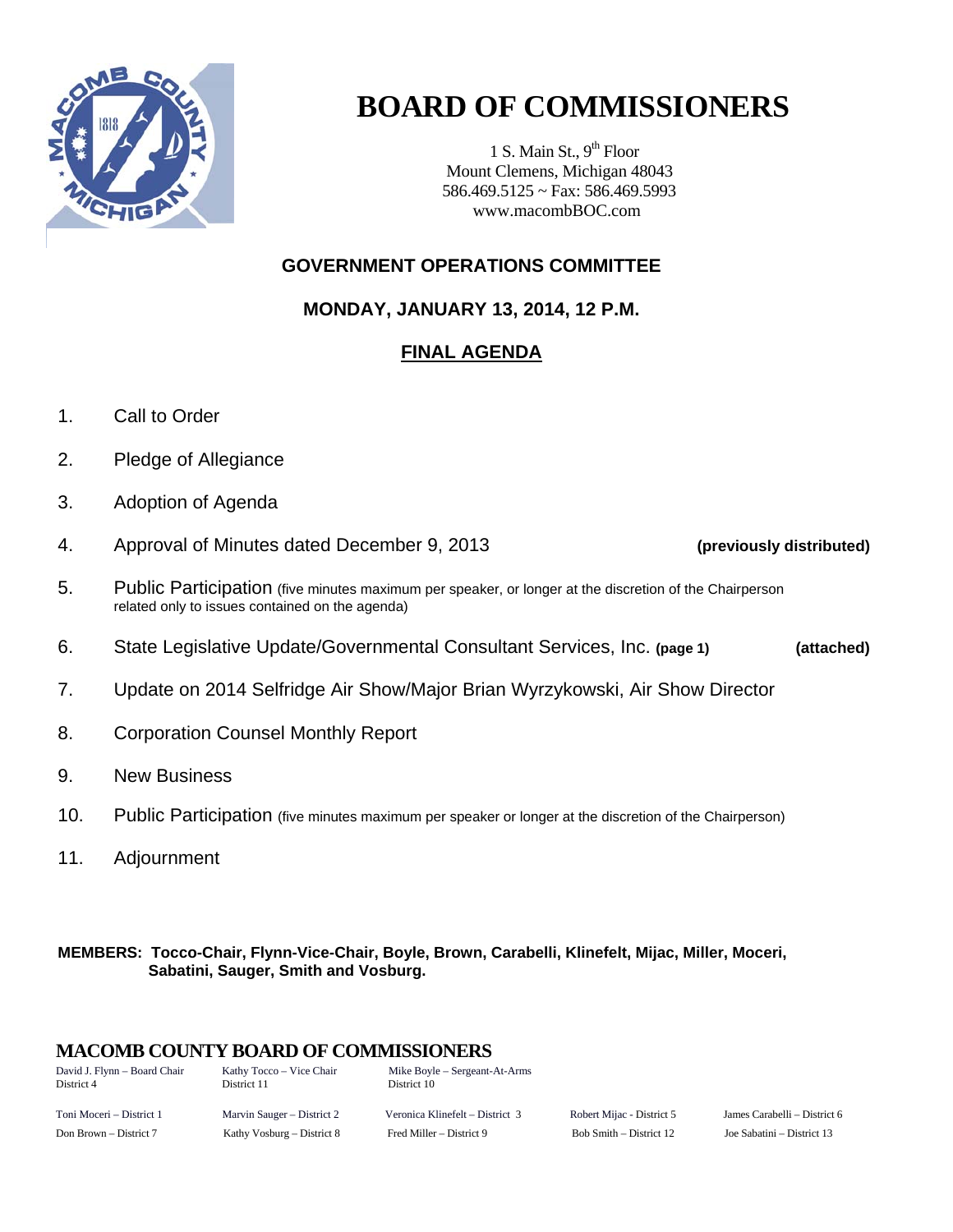

Governmental Consultant Services, Inc. 120 N. Washington Square, Lansing, Michigan 48933 GCSI Phone: 517-484-6216 Fax: 517-484-0140

## M E M O R A N D U M

TO: Office of Macomb County Executive

FROM: Kirk Profit, Gary E. Owen and Barb Farrah

DATE: December  $17th<sup>th</sup>$ , 2013

RE: State Government Update

**Legislative Session Schedule** – The  $97<sup>th</sup>$  Michigan Legislature is on recess for the remainder of 2013. Members will return on Wednesday, January  $8<sup>th</sup>$ , 2014. Because 2014 is an election year for all members of the legislature and the Governor, legislative activity will slow down considerably the closer we get to the election.

## **Personal Property Tax Update:**

It is our understanding that the Snyder administration is working with leadership in the House and Senate on a package of bills that will alter the Personal Property Tax relief package that was passed by the legislature and signed by the Governor in 2012. GCSI is working to secure copies of the draft bills, which we anticipate will be introduced in mid-January and will include, among other pieces, new ballot language, replacing the ballot language included in the 2012 package which is copied below.

As you are aware, in 2012 the Governor signed a package of bills that provide tax relief for manufactures (industrial personal property tax) and small businesses (commercial personal property tax). In 2014 the small business exemption for commercial personal property tax goes into effect. In 2016 the relief for manufacturers begins.

Part of the package of bills, and in order for the 2012 law to go into effect, voters will need to support an August 2014 ballot question that allows revenues to be directed to local governments.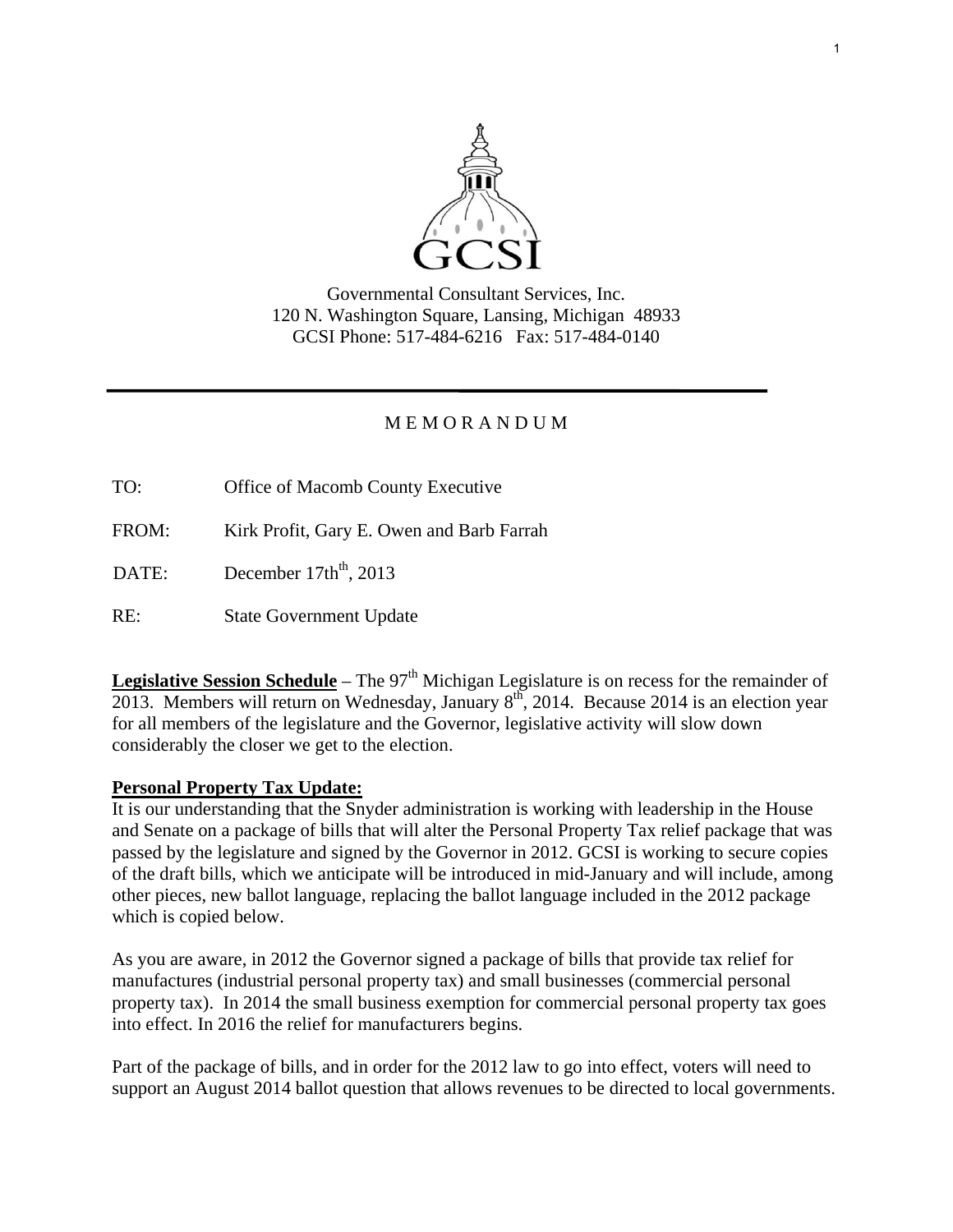If the ballot question fails, personal property elimination will not occur in 2015. The ballot language is below.

Enacting section 1. This amendatory act does not take effect unless approved by a majority of the qualified electors of this state voting on the question at an election to be held on the August regular election date in 2014. This amendatory act shall be submitted to the qualified electors of this state at that election as provided by the Michigan election law, 1954 PA 116, MCL 168.1 to 168.992. When submitted to the qualified electors of this state, this amendatory act shall be presented with the following question: "APPROVAL OR DISAPPROVAL OF THE AMENDATORY ACT DEDICATING A PORTION OF USE TAX REVENUE TO BENEFIT METROPOLITAN AREAS THROUGHOUT THIS STATE

The amendatory act adopted by the Legislature would:

1. Dedicate a portion of the existing state use tax as a local tax levied by a new metropolitan areas authority.

2. Distribute revenue from that local tax throughout the state for local purposes, including police and fire protection.

3. Increase that portion of the state use tax currently dedicated for aid to schools.

4. Prohibit the total use tax rate from exceeding the constitutional limit of 6%.

Should this amendatory act be approved?

YES  $\lceil \quad \rceil$ 

 $NO$  [  $"$ .

Enacting section 2. If approved by the qualified electors of this state as provided in enacting section 2, this amendatory act takes effect January 1, 2015

The Michigan Chamber of Commerce and Michigan Manufacturers Association will be leading the charge in the upcoming 2014 August election for passage of the ballot proposal.

### **Special Message on Energy**

Over the past several months the Michigan Public Service Commission has been tasked by the Governor to produce several reports on Michigan's energy policies that include energy efficiency, renewable energy, and electric choice among other subjects. These reports will be used to educate the Governor and guide his Special Message on Energy, scheduled for December  $20<sup>th</sup>$ . It is anticipated the Special Message will mostly summarize the reports provided by the Public Service Commission, and will be delivered in a town hall format.

The report is heavily anticipated as it will most likely guide a further discussion anticipated in the legislature in 2014. Legislative stakeholders, including the Chairs of the Energy and Technology Committees in the House and Senate, have had committee hearings covering several of the subjects that were also covered in the reports and have signaled that they will wait to hear the Governor's Special Message before moving forward with any legislation, particularly regarding electric choice.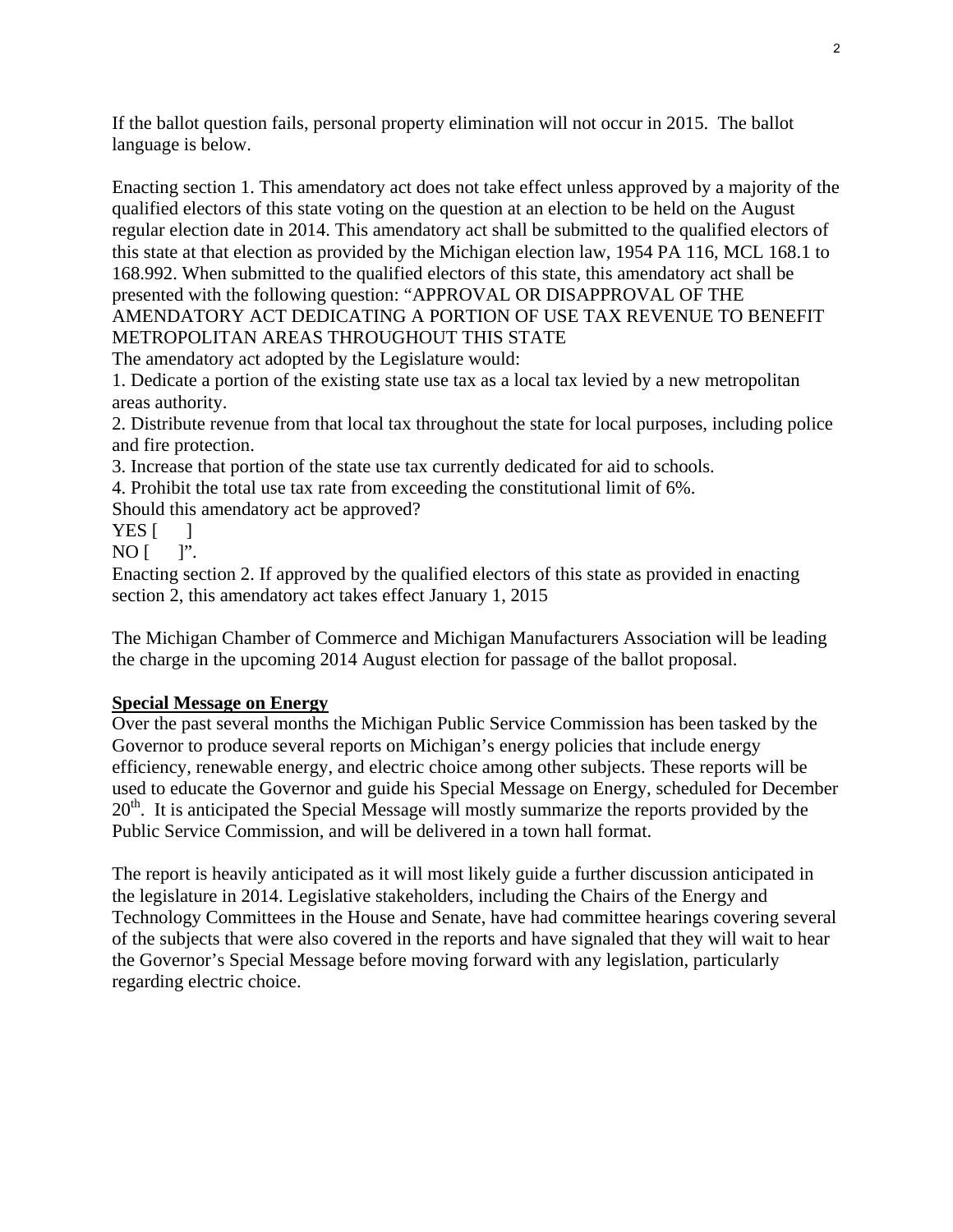#### **SB 661 Senator Meekhof (R- West Olive)**

This bill, introduced by Senate Majority Floor Leader Arlan Meekhof (R- West Olive) would double the campaign finance contribution limits for all state elected offices, thereby doubling the current limits for all local offices. Under the bill, both personal and Political Action Committee (PAC) contributions are doubled and indexed for inflation every four years to the nearest \$25.00. For example, an individual is currently limited to contributing \$500.00 to a candidate for State Represenative, will increase to \$1,000.00. The contributions limits for an independent PAC are set at ten times the personal limit, so their limit would increase to \$10,000.00 under the legislation. Additionally, the bill requires two additional filings for candidates in the years that they are not on the ballot. The more controversial part of the bill requires some additional disclosures for otherwise exempted political communications. For example, political communications, such as issue advocacy, will be required to include a disclosure statement of the group paying for the advertisement, even though the group may be exempt from filing a campaign finance statement disclosing donors. The disclosure requirement applies to all forms of political communication appearing within 60 days of a general election (30 days before a primary election) which includes a mention of a candidate by name or a ballot issue. This bill passed the House and Senate. If signed, the bill will take immediate effect in 2013.

#### **Budget Development**

State Departments continue to work through the process of developing budgets to be reviewed by the State Budget Office and the Executive Office as the Administration identifies its budget priorities moving towards the February 2014, Executive Budget Recommendation. The Governor has narrowed the dates to that presentation to February  $6<sup>th</sup>$ ,  $7<sup>th</sup>$ , or  $8<sup>th</sup>$ . Local governments move into this budget process from a place of strength as the Governor, and several legislators head into an election year that will include a Personal Property Tax ballot question in August that asks voters to partially restore revenues lost by elimination of the tax. The administration will seek support from local governments on the ballot initiative.

According to projections made by economic forcasters at the University of Michigan Research Seminar in Quantitative Economics (RSQE), the State is projected to have \$1 billion in increased revenue through Fiscal Year (FY) 2015.

These numbers are based on forecasts used in the January Consensus Revenue Conference, attended by the House Fiscal Agency, Senate Fiscal Agency and Michigan Department of Treasury. The Governor will utilize projections made at the Consensus Revenue Conference to present his Executive Budget Recommendation in February.

Much of the increase in revenue follows Senate Fiscal's report on over \$440 million in state tax receipts over and above what was projected in May. This comes as a major relief for legislative leadership, as it was anticipated that the Legislature would need to fill a hole of about \$200 million in the current FY '14 budget that came from delayed implementation of Medicaid expansion (around \$70 million), and \$120 million in the Health Insurance Claims Assessment (HICA tax).